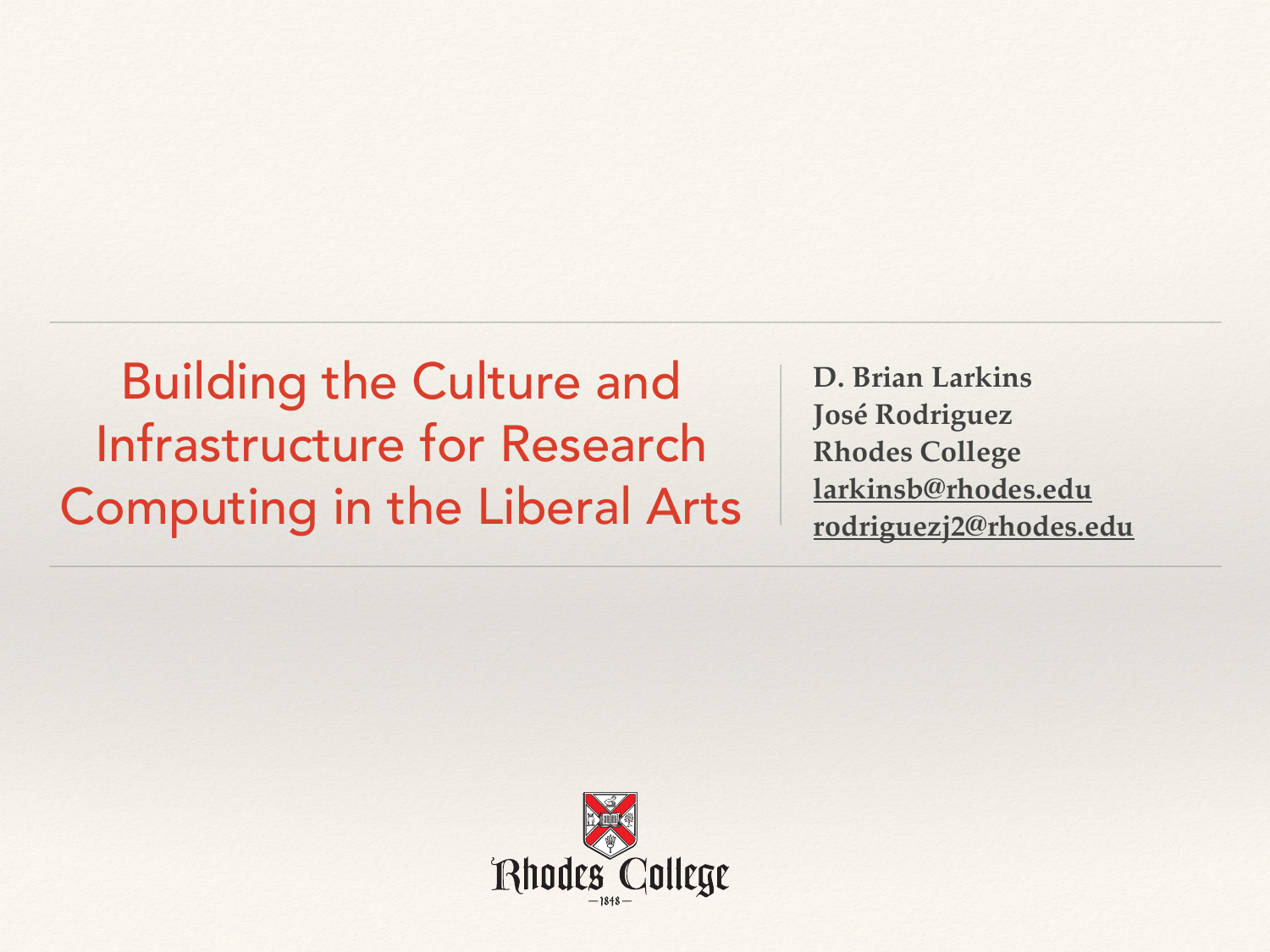# About Rhodes College

- ❖ Liberal arts college in Memphis, TN (est. 1848)
- ❖ ~2000 students, all undergraduate
- ❖ ~200 instructional staff, about 160 tenure/tenure-track
- ❖ "research-intensive" focus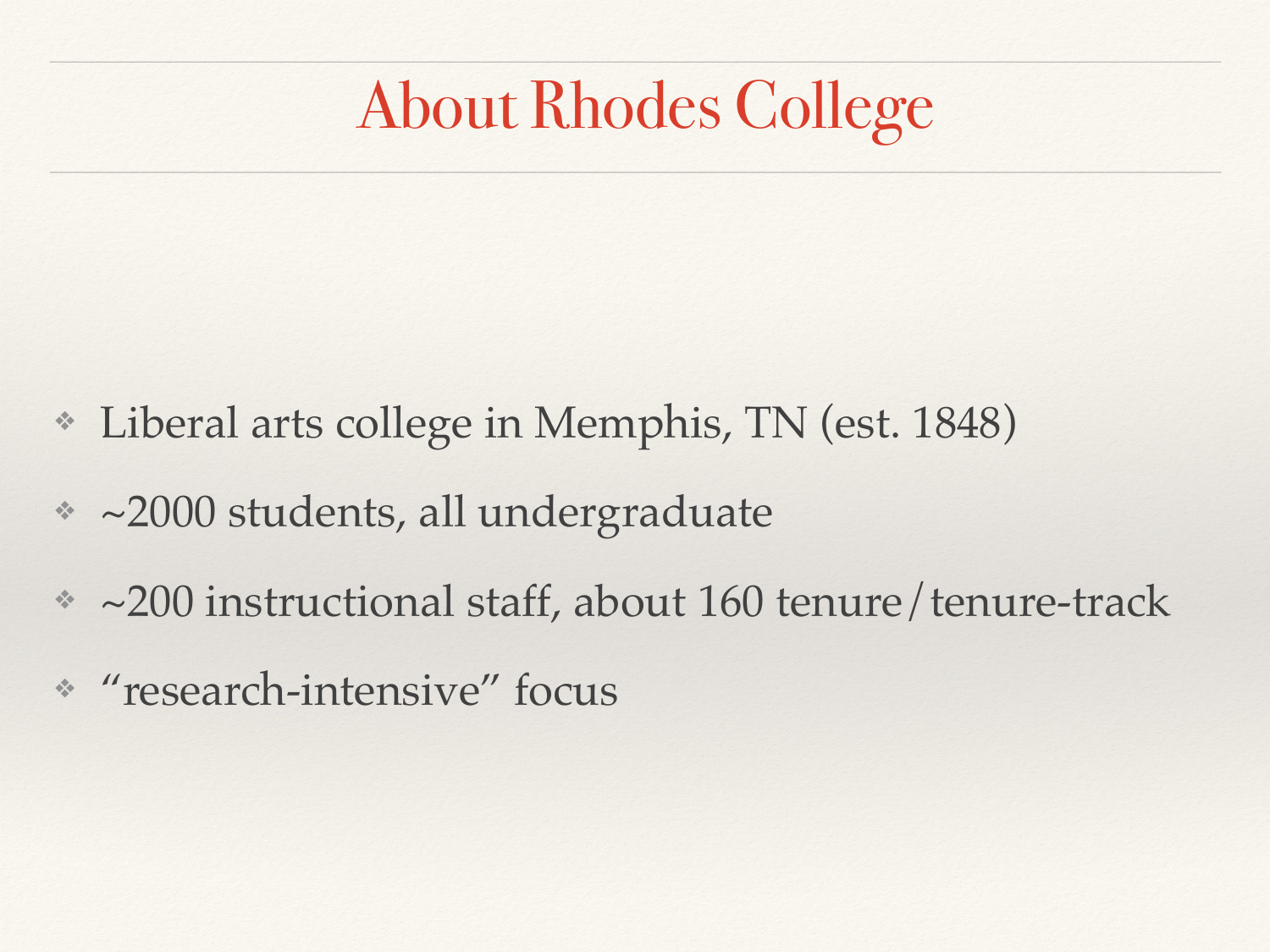

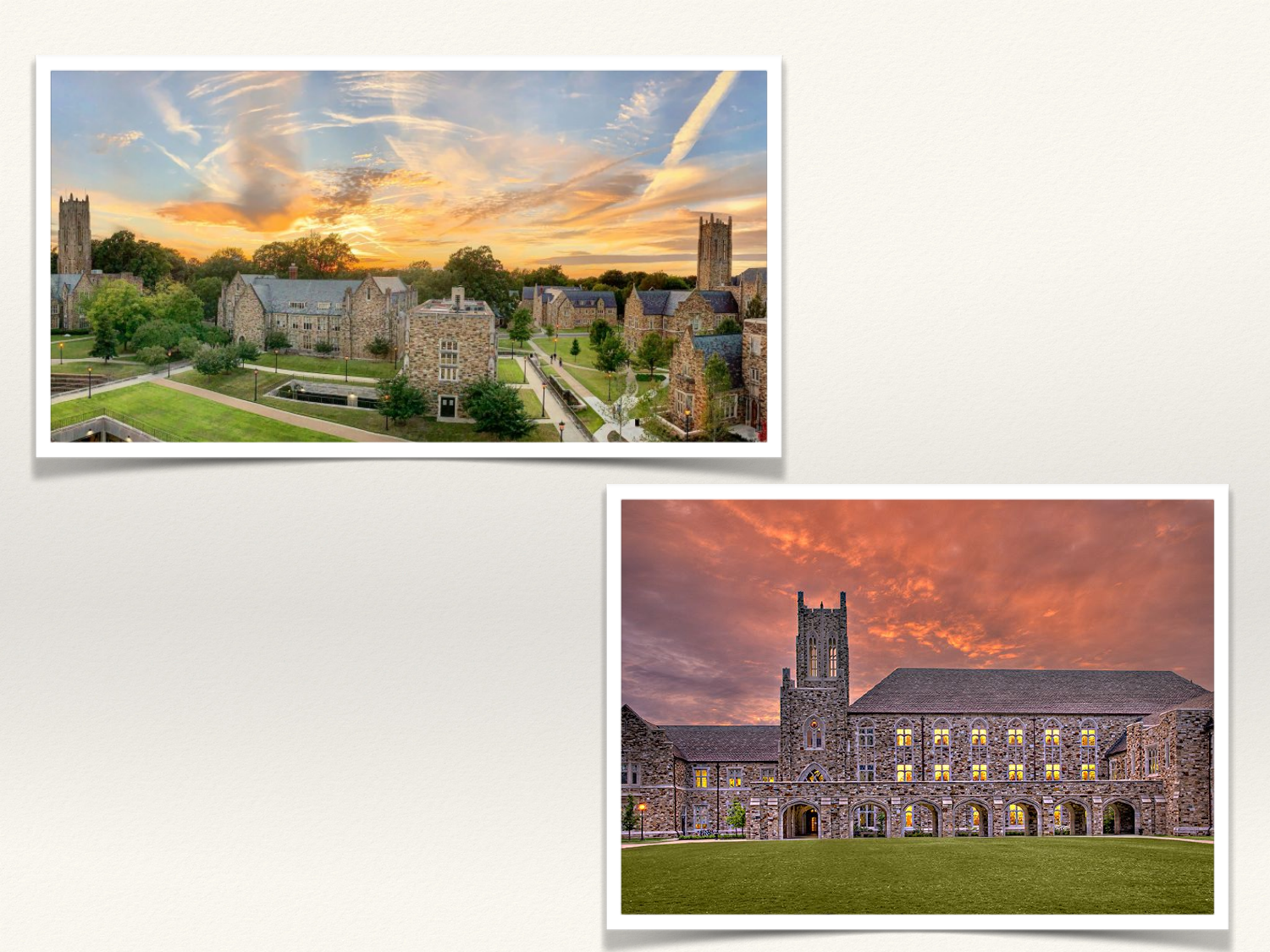#### About Me

- ❖ Faculty member in CS at Rhodes
- ❖ grad school at Ohio State, OSC
- ❖ landed at Rhodes in 2015
- ❖ previously at Coastal Carolina University
- ❖ research focus on HPC programming models, NIC offload, one-sided communications
- ❖ CCU had small research HPC cluster, not a centralized resource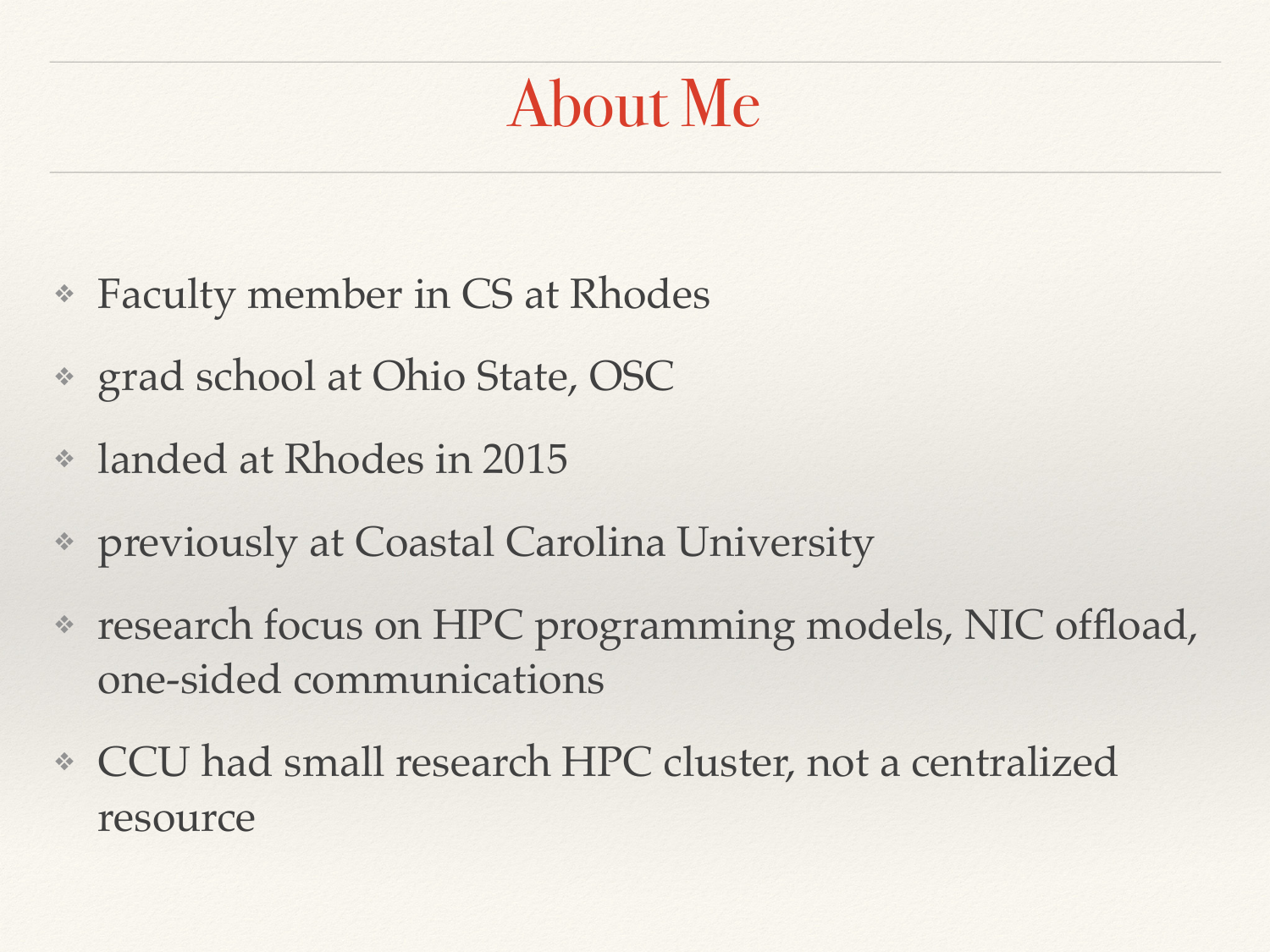### Research Computing Timeline

- ❖ XSEDE Campus Champion at CCU (2013)
- ❖ Rhodes joined XSEDE in 2016
- ❖ New president in 2017, new CIO in 2018
- ❖ CC role facilitated conversations with computational faculty
- ❖ helped researchers with allocation requests on XSEDE resources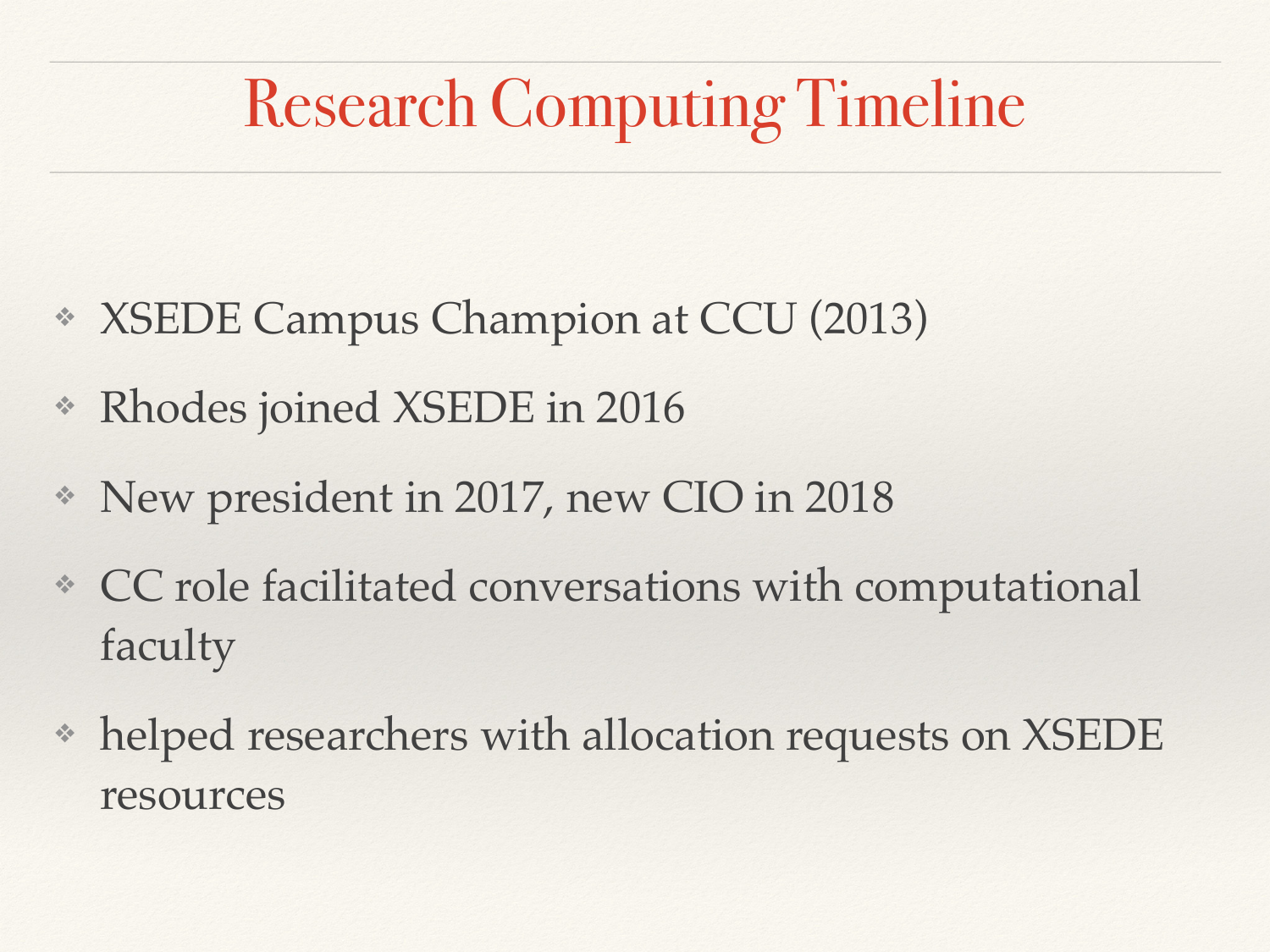#### HPC/HTC Research Domains at Rhodes

- ❖ CS (HPC, distributed systems, bioinformatics, computational geometry)
- ❖ Math (modeling and simulation)
- ❖ Biology (genetic analysis, genome protein-protein assays)
- ❖ Chemistry (GAUSSIAN)
- ❖ Economics (statistical analysis of census data)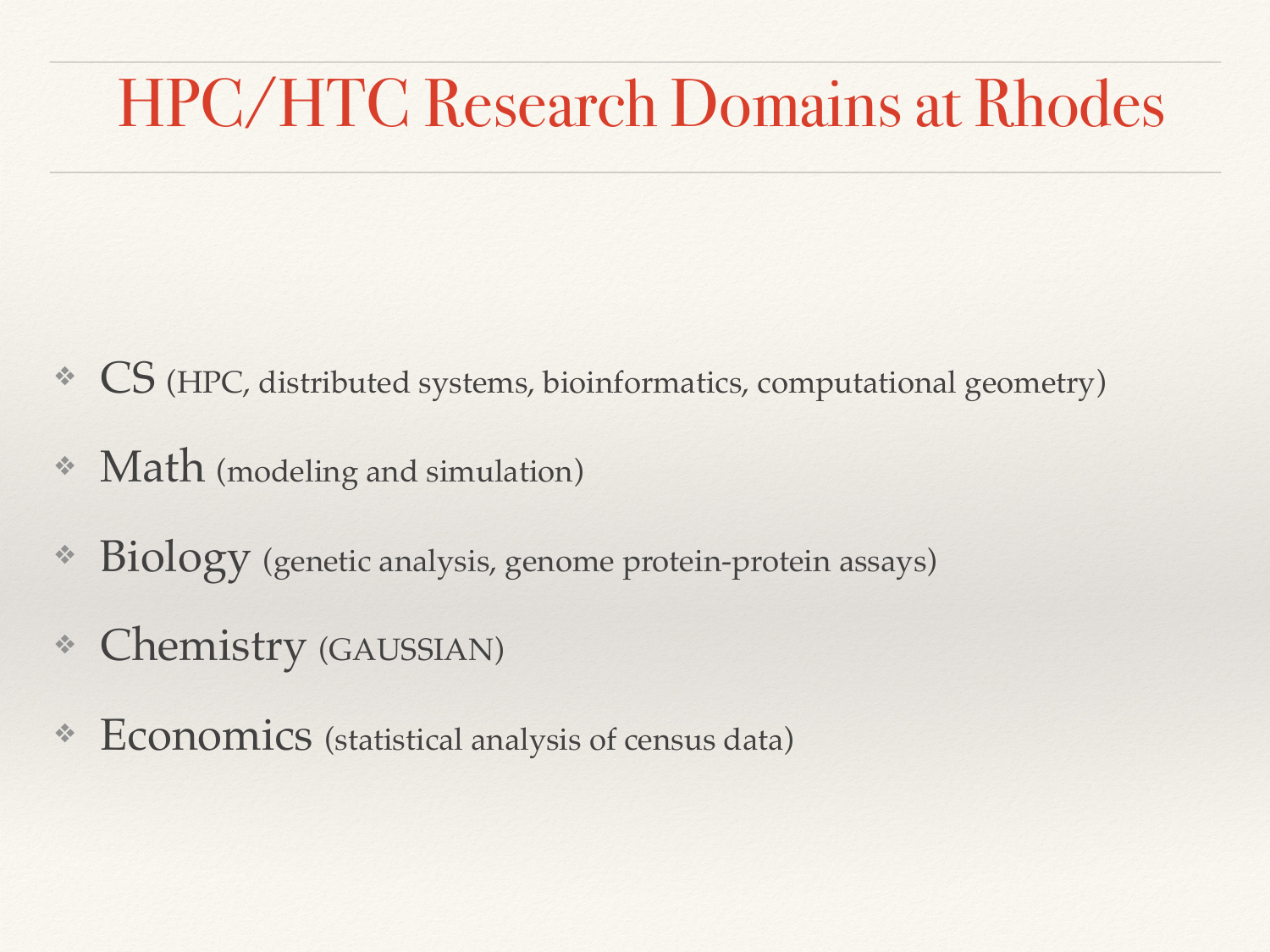### Developing Local Computing Resources

- ❖ traditionally, all research was "on your own" with respect to computing
- ❖ IT budget (tragically) underfunded under prior administration
- ❖ looked at NSF MRI to fund cluster
- ❖ talked to computational researchers about needs (13 faculty)
- ❖ found CC\* program in 2019, better fit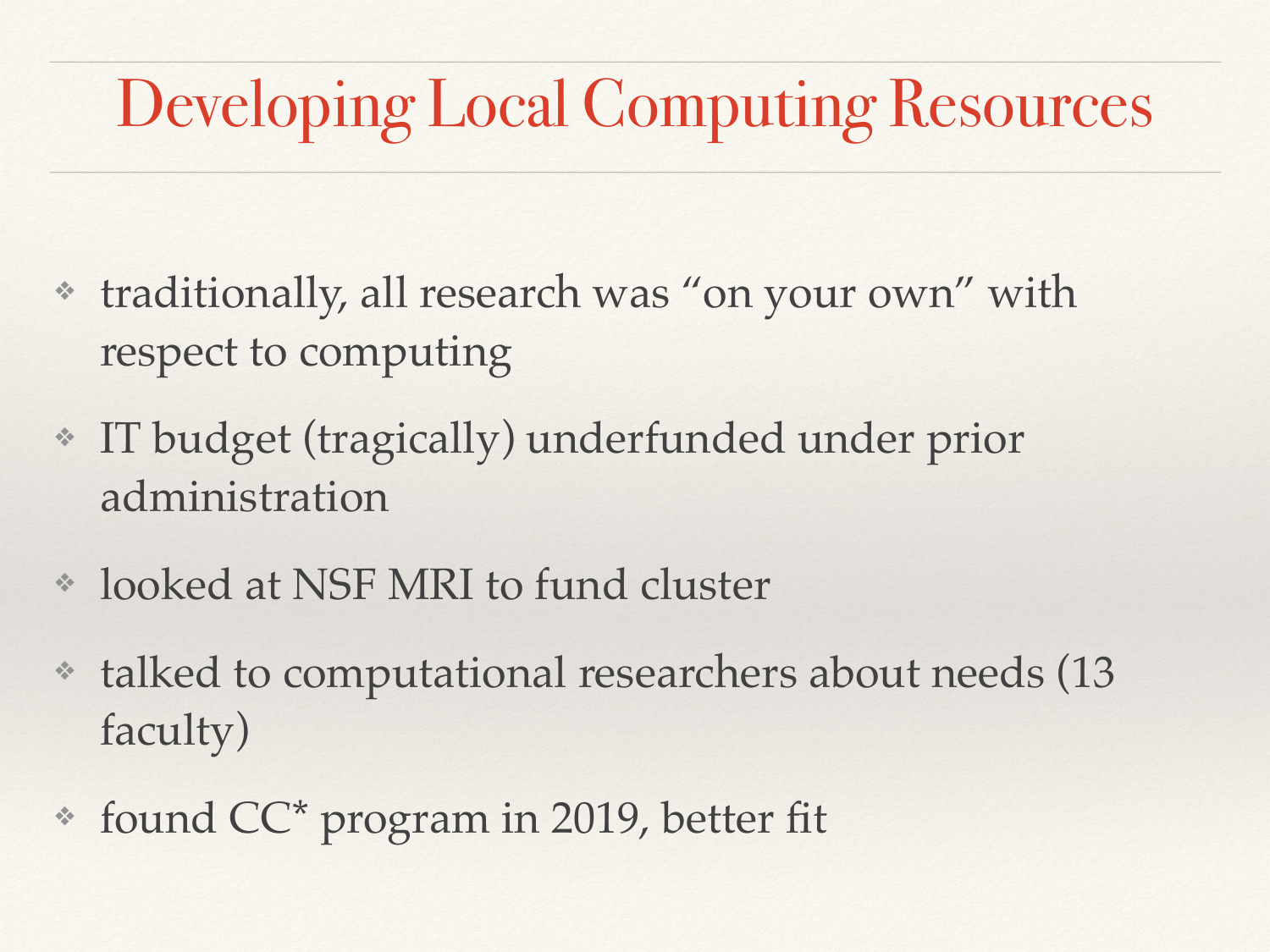### CC\*:Compute Award

- ❖ 44-node Intel-based cluster rack (1,584 cores)
- ❖ Mellanox Infiniband EDR interconnect
- ❖ ~500TB storage
- ❖ still in procurement phase, site build-out
- ❖ expect a blend of HPC and HTC workloads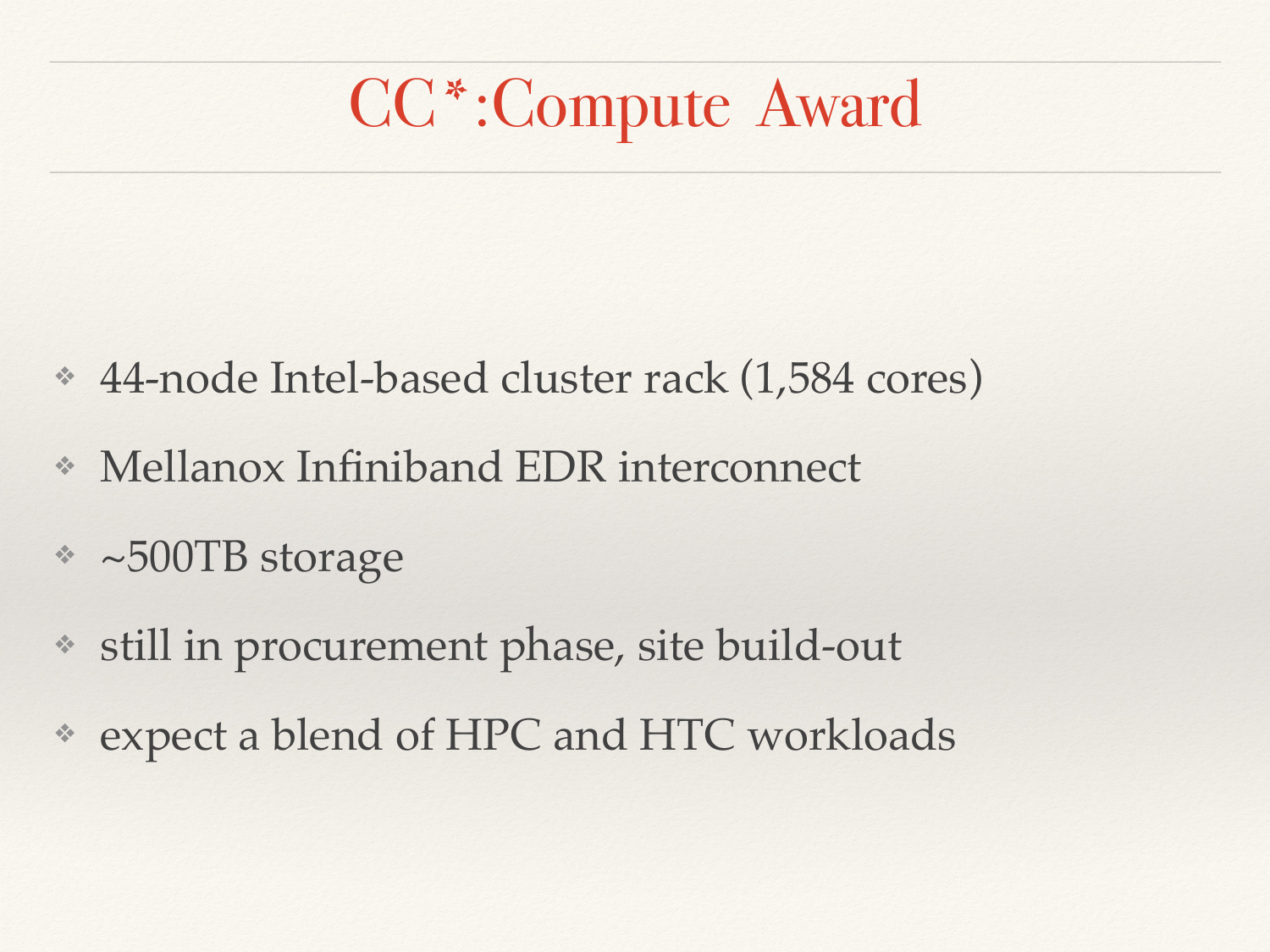

- ❖ awareness & education about alternate research workflows
- ❖ institutional support for investing in centralized research computing resources
- ❖ time staffing / training (e.g. OSG, HPC storage, scheduler)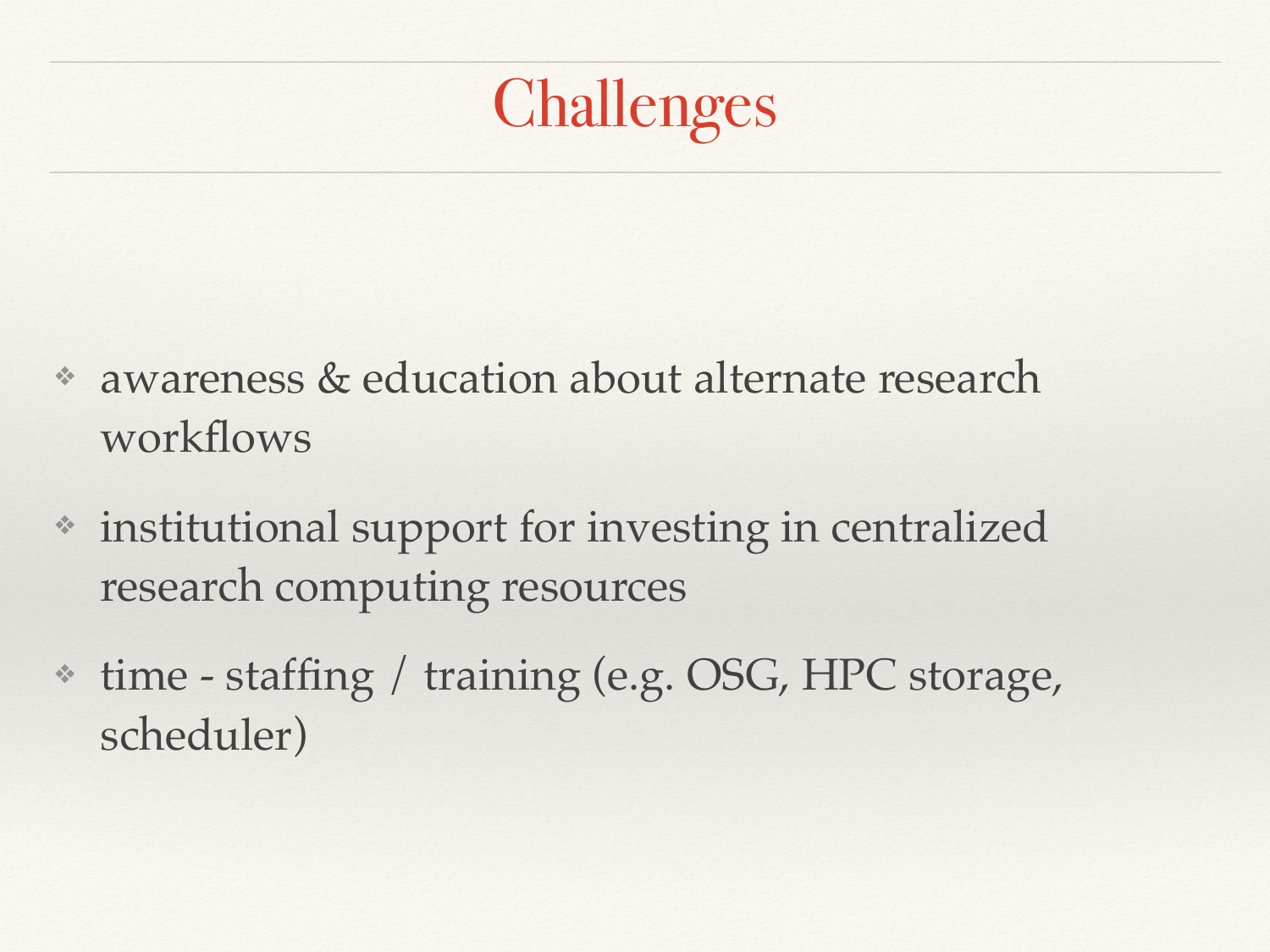## Working with OSG

- OSG contribution
	- ❖ local cluster will connect to OSG via hosted CE
	- ❖ 20% cluster utilization by OSG jobs
- ❖ Rhodes' use of OSG resources
	- ❖ identify new potential HTC workloads amongst Rhodes researchers
	- ❖ expand research scope/breadth by using OSG in addition to existing or local resources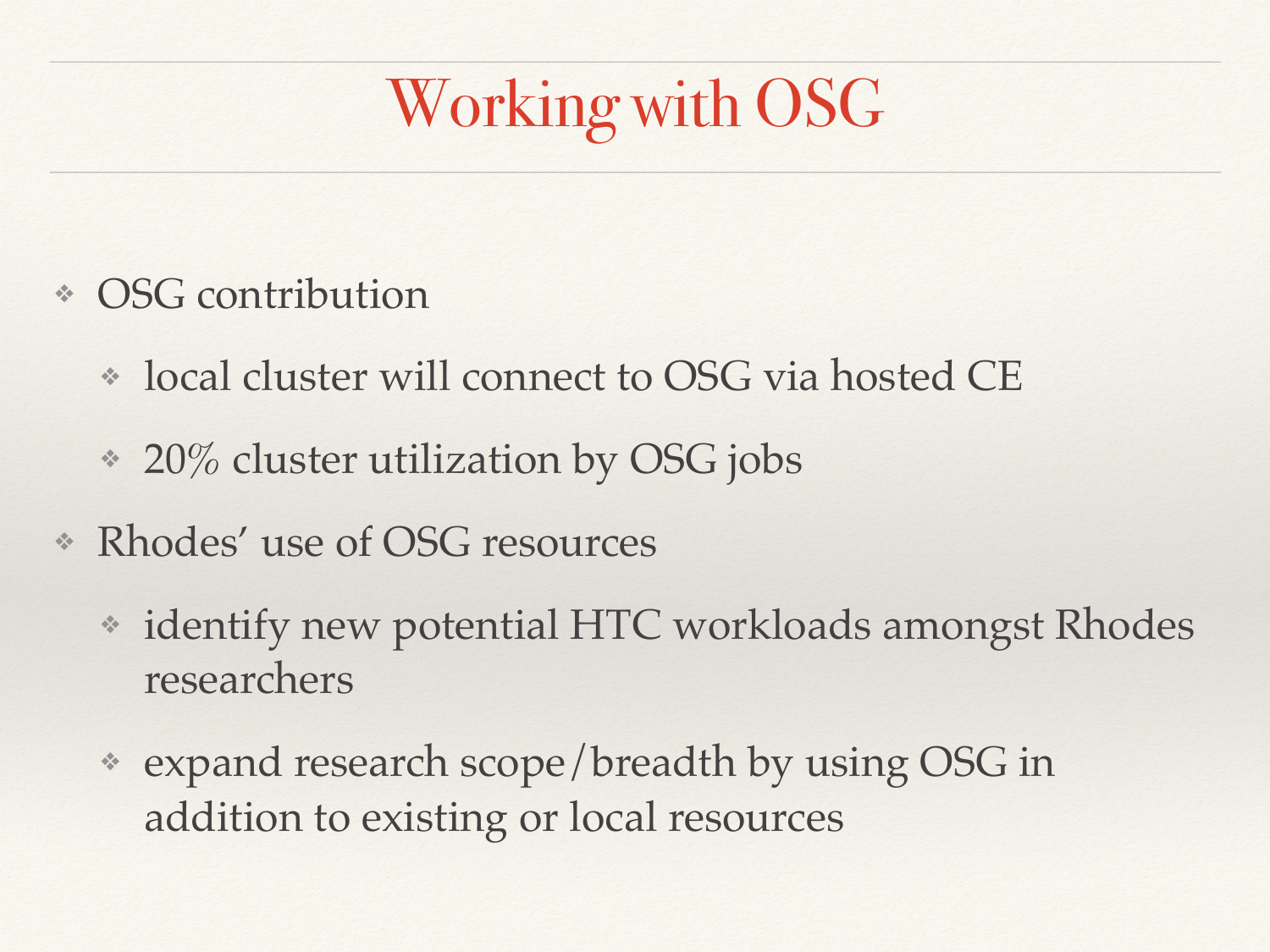#### The future!

- ❖ Local cluster installation in 1Q21
- ❖ External communications about award and new centralized research computing resources
- ❖ Training / collaborate with existing faculty
- ❖ Recruiting tool for faculty and students
- ❖ Teaching / training tool for undergraduates, K-12 outreach
	- ❖ CS classes (parallel, distributed systems, bioinformatics)
	- ❖ Math Modeling
	- ❖ Computatational Biology
	- ❖ Introductory Bio w/ sequencer